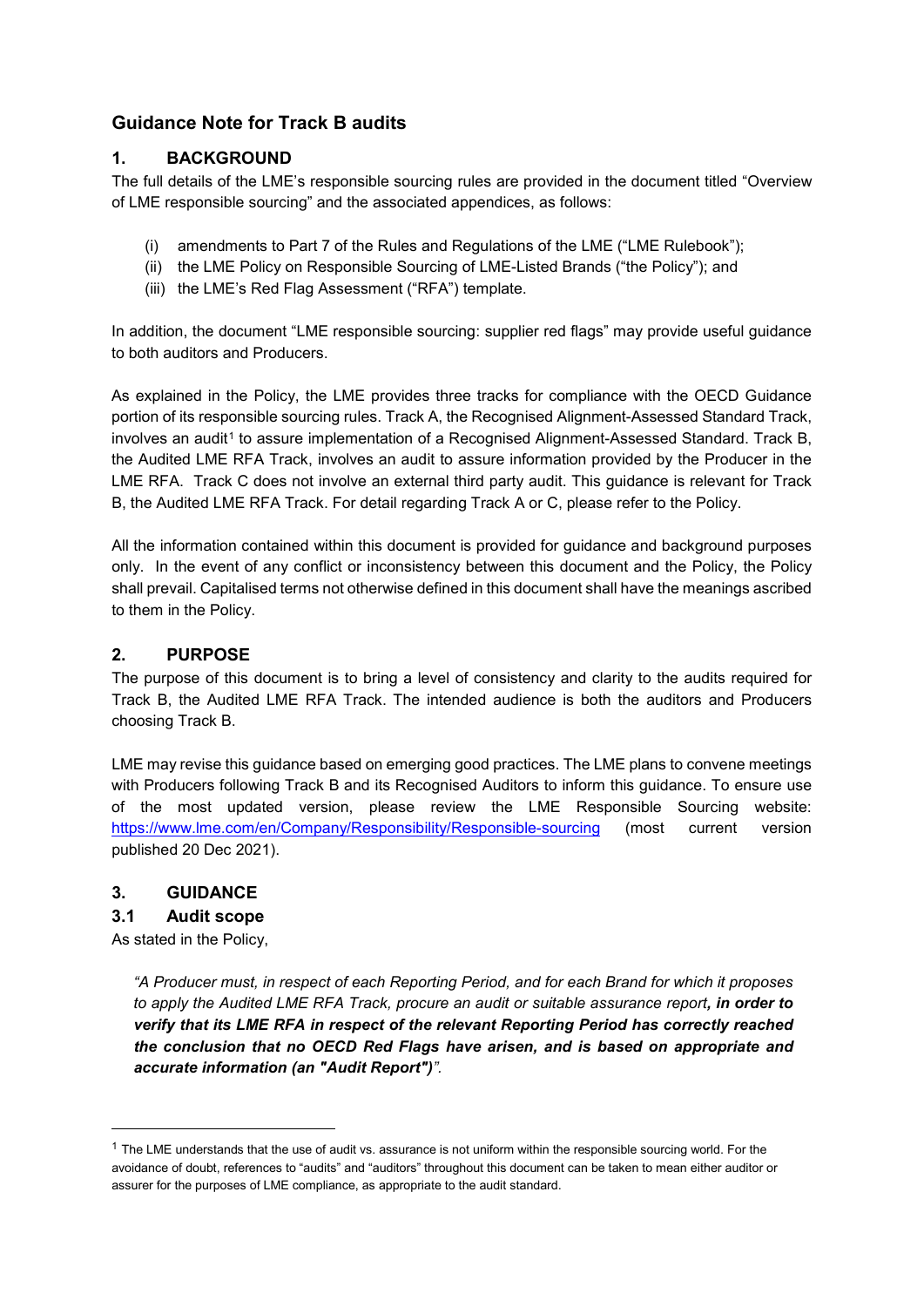Thus, the Track B audit is a verification of information provided by the Producer in the Red Flag Assessment.

The auditor reviews the Producer's responses to the questions in the LME RFA, assesses the adequacy of the management systems that led the Producer to those responses through evidence review, and then provides a statement of assurance. Through Track B, the LME is expecting:

- (i) assurance from the auditor that the Producer's management system could identify OECD Red Flags and
- (ii) verification from the auditor that the Producer did not identify any OECD Red Flags in the Reporting Period.

Additionally, the auditor will ensure that all other questions, such as question six of the LME RFA (FINANCIAL CRIME AND CORRUPTION RISK), are complete and the Producer publicly discloses information as required.

## **3.2 Audit standard**

The LME accepts audits performed in accordance with International Standard on Assurance Engagements ISAE3000, reasonable assurance only, or the ISO 19011:2018 Guidelines for Auditing Management Systems. The LME will not accept limited assurance engagements or agreed upon procedures engagements. If an auditor plans to conduct an audit using any other assurance engagement, please be in touch with the LME prior to the audit.

# **3.3 Audit fees**

The cost of the audit will be agreed between the auditor and the auditee. Companies may wish to consider requesting quotes from multiple Recognised Auditors.

#### **3.4 Evidence required, including on-site or remote audits**

The evidence required for the auditors to provide the assurance statement in Section 3.1 Audit Scope is determined by the auditors and provided by the Producer. The LME expects this will include document and record review, interviews with the Producer staff, photos, and/or live video tours and demonstrations. All auditors approved by the LME will have experience with the OECD Guidance and are expected to use professional judgement regarding the type of information that may assist them in their assessment.

The LME does not expect that in-person visits to the Producer's site will be needed in most cases; however, for complex situations the auditor may decide it is necessary for them to visit the site in order to provide the adequate level of assurance. This will be agreed upon between the auditor and the Producer in planning discussions.

#### **3.5 CAHRA determination**

Determining Conflict-Affected and High-Risk Areas ("CAHRAs") is part of the Red Flag Assessment. As stated in the Policy on page 24, "*the LME expects that the definition of "conflict-affected and high-risk areas" will be as set out in the "Supplement on Gold" of the OECD Guidance*." Both Producers and auditors are expected to use their professional experience and knowledge of the industry to determine CAHRAs. There are existing tools, methods, and lists that Producers may use to help them in this process. At this time, the LME is not providing any additional guidance other than what is already included in documents mentioned in the introduction (specifically page 24 of the Policy and page 8 of the Overview of LME responsible sourcing). This is an evolving aspect of due diligence, especially for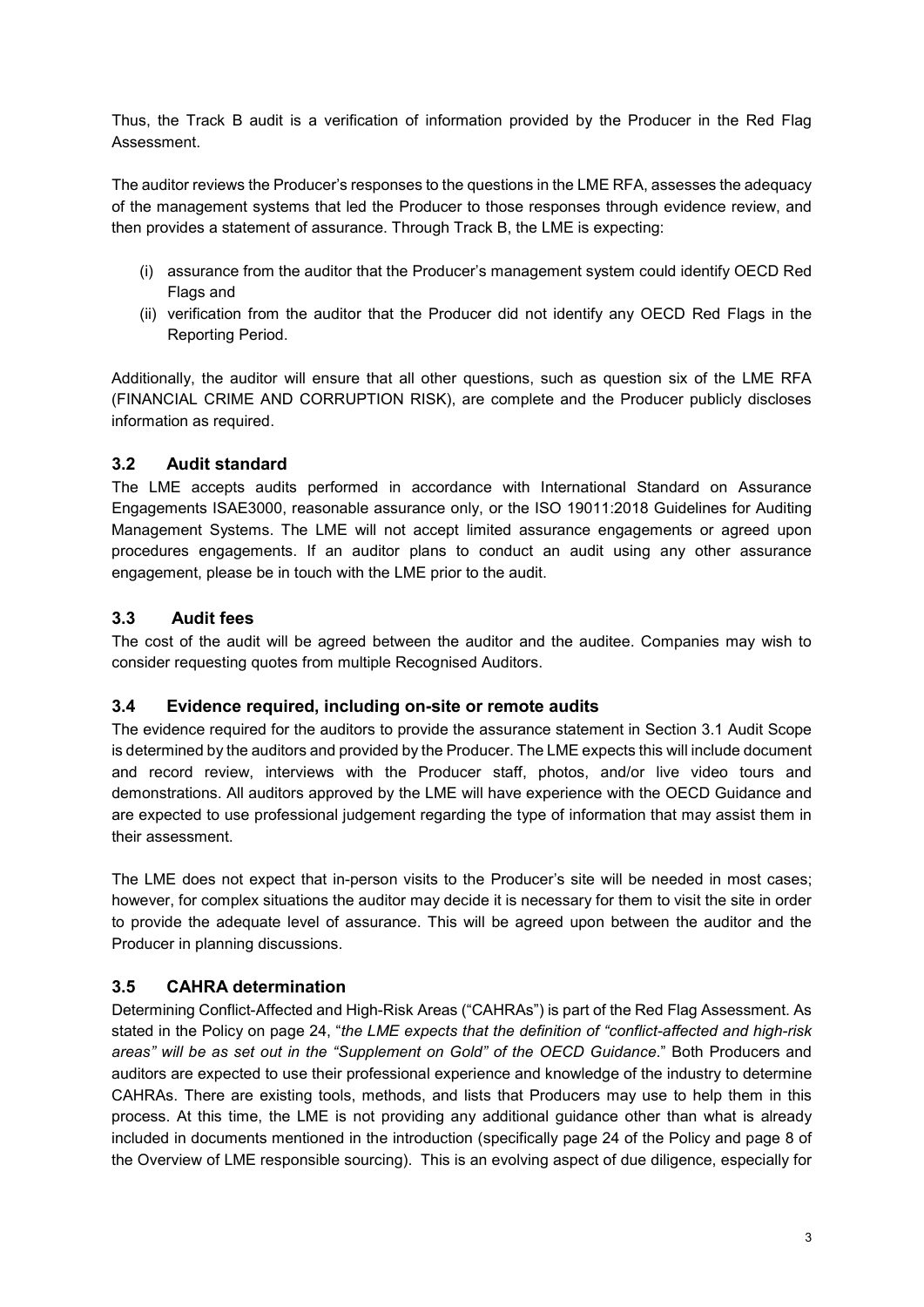mineral supply chains beyond tin, tantalum, tungsten, and gold ("3TG"), and the LME will monitor developments in CAHRA determination.

# **3.6 Audit Report (deliverables)**

The auditor must provide a report to the Producer that includes the following:

• LME Brand information, to include:

| <b>Brand name:</b>      | <b>LME Brand code:</b>   |
|-------------------------|--------------------------|
| <b>Producer name:</b>   | <b>Producer address:</b> |
| <b>Contact details:</b> | <b>Reporting Period:</b> |
| Date of audit:          |                          |

If multiple Brands are included in the same audit, this table must be repeated for each Brand.

- Auditor company name, lead auditor, and any team members supporting the audit
- Methodology applied (ISO 19011 or ISAE 3000, reasonable assurance only)
- Audit scope
- Summary of assessment activities (to include at a minimum the list of documents reviewed and the number of interviews)
- Summary of findings
- A reasonable assurance conclusion (ISAE3000) or compliance determination (ISO 19011) for the elements listed in Section 3.1 Audit Scope

The LME requires a report in English, so an English version must be submitted to the Producer. In the event of a translation discrepancy between an English version and an original document in a different language, the English version will prevail so accuracy of translation is imperative.

#### **3.7 Corrective actions, improvement plans, and non-conformances**

As stated in 3.1 Audit Scope, the Track B audits are a verification exercise. There are two possible outcomes: (1) the auditor is able to provide reasonable assurance or a statement of conformance for the elements included in 3.1 Audit Scope or (2) the auditor is not.

If the auditor is able to provide reasonable assurance or a statement of conformance for the elements included in 3.1 Audit Scope, but discovers other practices that could be improved based on the auditor's professional judgement, this should be disclosed in the "summary of findings" in the Audit Report submitted to the Producer. Implementing the improvement recommendations are not necessary for compliance with the LME's rules when provided with a positive assurance statement.

If the auditor is unable to provide reasonable assurance or a statement of conformance for the elements included in 3.1 Audit Scope, the auditor will include such a conclusion in the Audit Report. As stated in the Policy on page 12, *"For the avoidance of doubt, in the event that the Audit Report does not confirm the assessment that there are no OECD Red Flags for the Brand as being correct, the Producer must change track and apply the Recognised Alignment-Assessment Standard Track in respect of the Brand."* Referring the Producer to Track A takes the place of creating any improvement plan or corrective action plan under Track B.

In such cases where switching to Track A will affect the Producer's ability to meet required deadlines, the Producer must inform the LME of the Track B Audit Report. The LME will work with the Producer to agree revised timelines on a case-by-case basis, as it is expected that the Producer will need time to